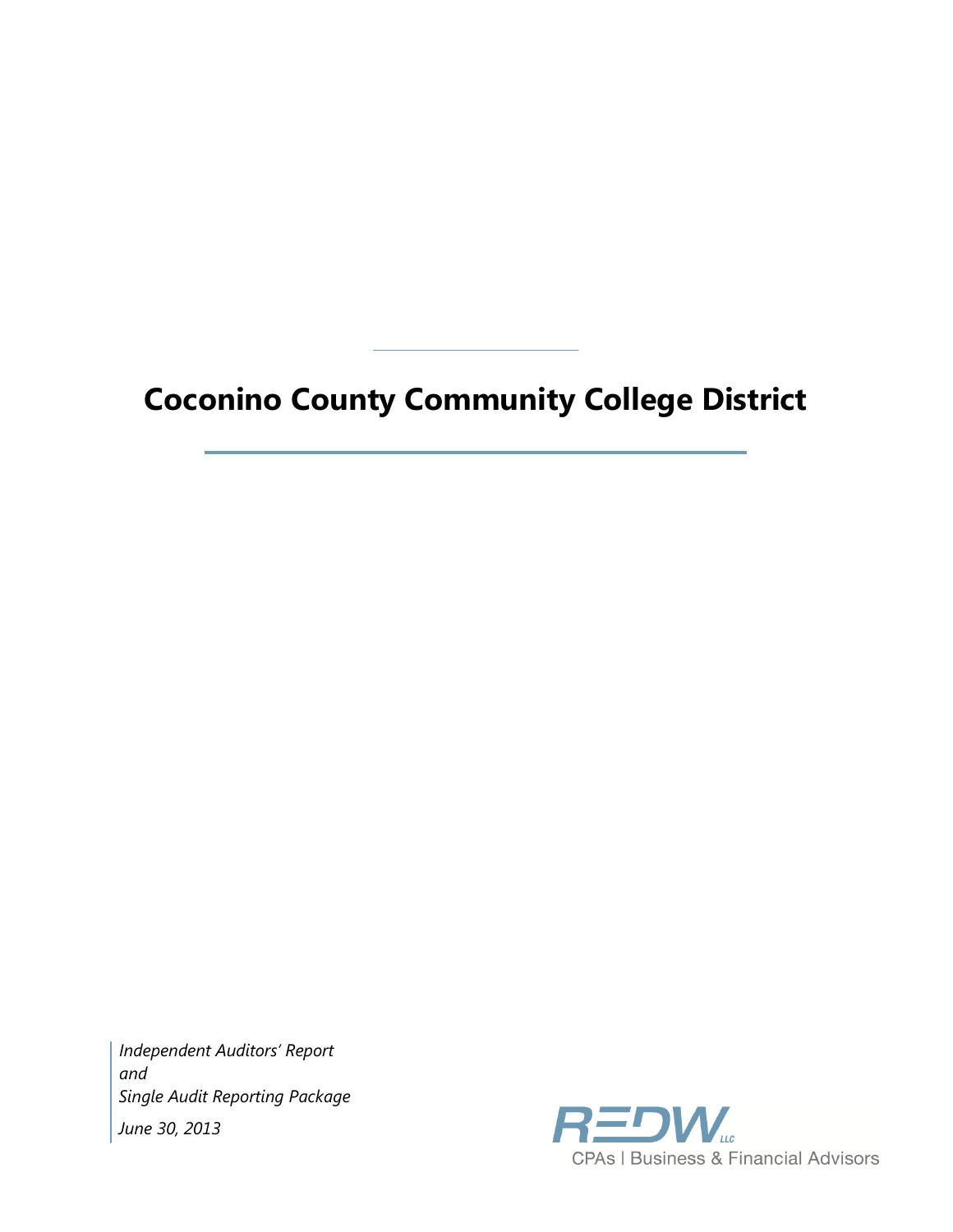# **Coconino County Community College District**

# **Table of Contents**

|                                                                                                                                                                                          | Page    |
|------------------------------------------------------------------------------------------------------------------------------------------------------------------------------------------|---------|
| <b>Comprehensive Annual Financial Report</b>                                                                                                                                             |         |
| <b>Issued Separately</b>                                                                                                                                                                 |         |
| <b>Single Audit Section</b>                                                                                                                                                              |         |
| Independent Auditors' Reports on                                                                                                                                                         |         |
| Internal Control Over Financial Reporting and on Compliance<br>and Other Matters Based on an Audit of Financial Statements<br>Performed in Accordance with Government Auditing Standards | $1 - 2$ |
| Compliance for Each Major Federal Program; Internal Control<br>Over Compliance; and Schedule of Expenditures of<br>Federal Awards Required by OMB Circular A-133                         | $3 - 5$ |
| Schedule of Expenditures of Federal Awards                                                                                                                                               | 6       |
| Notes to Schedule of Expenditures of Federal Awards                                                                                                                                      | 7       |
| Schedule of Findings and Questioned Costs                                                                                                                                                | 8-11    |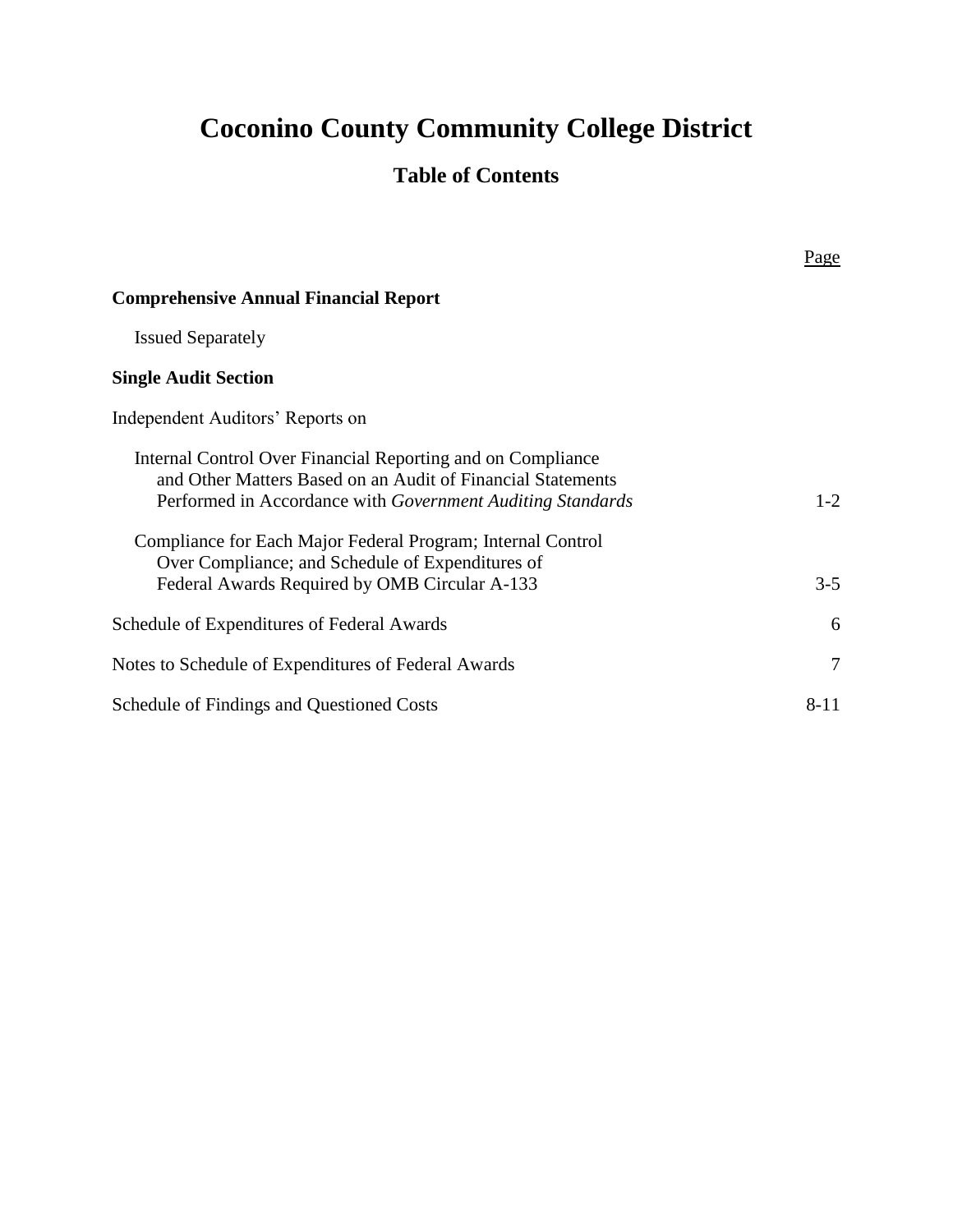

INTEGRITY COUNTS®

Independent Auditors' Report on Internal Control Over Financial Reporting and on Compliance and Other Matters Based on an Audit of Financial Statements Performed in Accordance with *Government Auditing Standards*

The Auditor General of the State of Arizona The Governing Board of Coconino County Community College District

We have audited, in accordance with U.S. generally accepted auditing standards and the standards applicable to financial audits contained in *Government Auditing Standards*, issued by the Comptroller General of the United States, the financial statements of the business-type activities and discretely presented component unit of Coconino County Community College District (the "District") as of and for the year ended June 30, 2013, and the related notes to the financial statements, which collectively comprise the District's basic financial statements, and have issued our report thereon dated October 28, 2013. Our report included a reference to our reliance on other auditors. Other auditors audited the financial statements of the Coconino Community College Foundation, the discretely presented component unit, as described in our report on the District's financial statements. The financial statements of the Coconino Community College Foundation were not audited by the other auditors in accordance with *Government Auditing Standards*. The Coconino Community College Foundation did not provide the reported results of the other auditors' testing of internal control over its financial reporting. Consequently, this report does not include our consideration of the other auditors' testing of internal control over financial reporting that is reported on separately by those other auditors.

#### **Internal Control Over Financial Reporting**

In planning and performing our audit of the financial statements, we considered the District's internal control over financial reporting (internal control) to determine the audit procedures that are appropriate in the circumstances for the purpose of expressing our opinions on the basic financial statements, but not for the purpose of expressing an opinion on the effectiveness of the District's internal control. Accordingly, we do not express an opinion on the effectiveness of the District's internal control.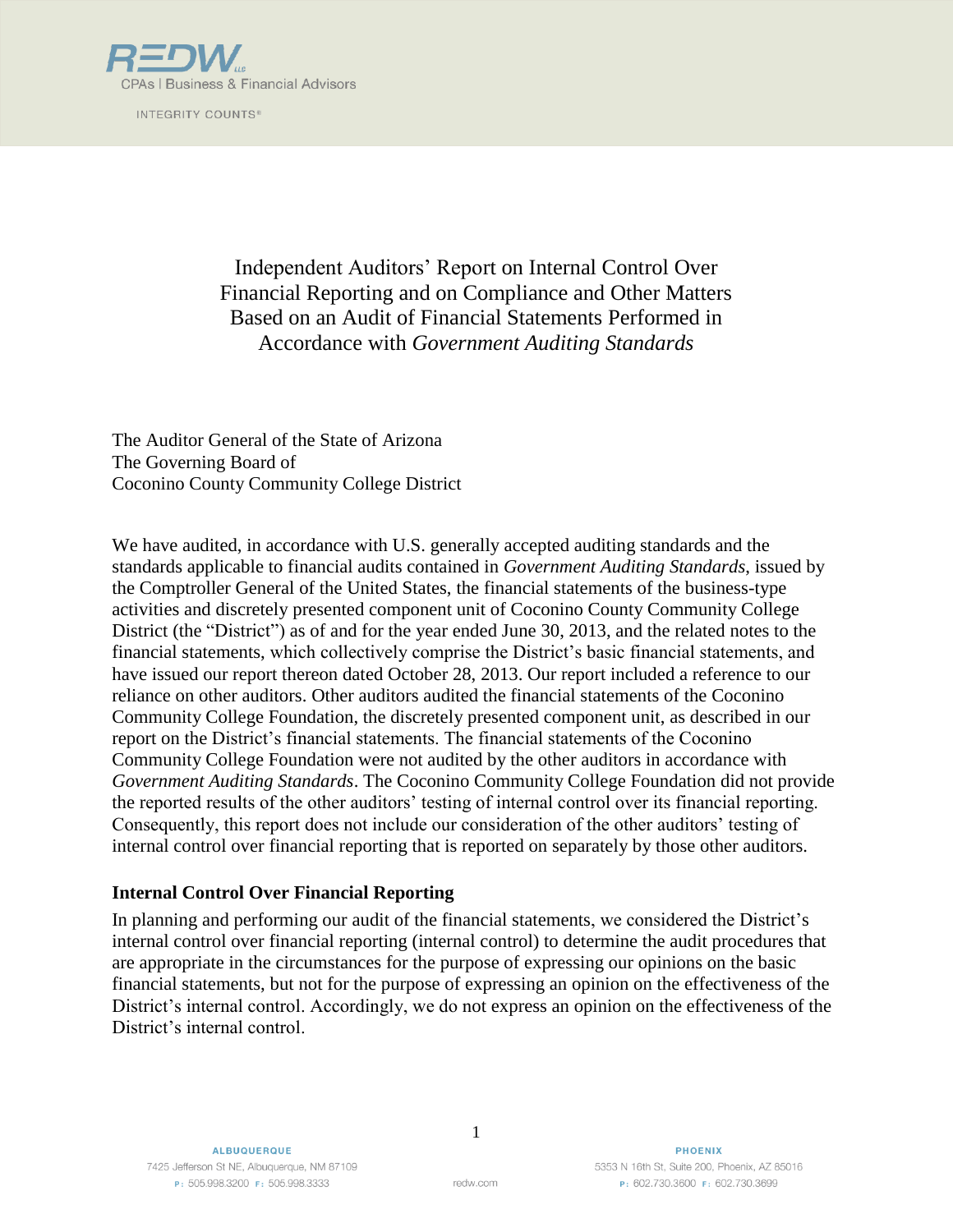A *deficiency in internal contro*l exists when the design or operation of a control does not allow management or employees, in the normal course of performing their assigned functions, to prevent, or detect and correct, misstatements on a timely basis. A *material weakness* is a deficiency, or a combination of deficiencies, in internal control, such that there is a reasonable possibility that a material misstatement of the District's financial statements will not be prevented, or detected and corrected on a timely basis. A *significant deficiency* is a deficiency, or a combination of deficiencies, in internal control that is less severe than a material weakness, yet important enough to merit attention by those charged with governance.

Our consideration of internal control was for the limited purpose described in the first paragraph of this section and was not designed to identify all deficiencies in internal control that might be material weaknesses or significant deficiencies. Given these limitations, during our audit we did not identify any deficiencies in internal control that we consider to be material weaknesses. However, material weaknesses may exist that have not been identified.

#### **Compliance and Other Matters**

As part of obtaining reasonable assurance about whether the District's basic financial statements are free from material misstatement, we performed tests of its compliance with certain provisions of laws, regulations, contracts, and grant agreements, noncompliance with which could have a direct and material effect on the determination of financial statement amounts. However, providing an opinion on compliance with those provisions was not an objective of our audit, and accordingly, we do not express such an opinion. The results of our tests disclosed no instances of noncompliance or other matters that are required to be reported under *Government Auditing Standards.*

#### **Purpose of this Report**

The purpose of this report is solely to describe the scope of our testing of internal control and compliance and the results of that testing, and not to provide an opinion on the effectiveness of the District's internal control or on compliance. This report is an integral part of an audit performed in accordance with *Government Auditing Standards* in considering the District's internal control and compliance. Accordingly, this communication is not suitable for any other purpose.

REDW UC

Phoenix, Arizona October 28, 2013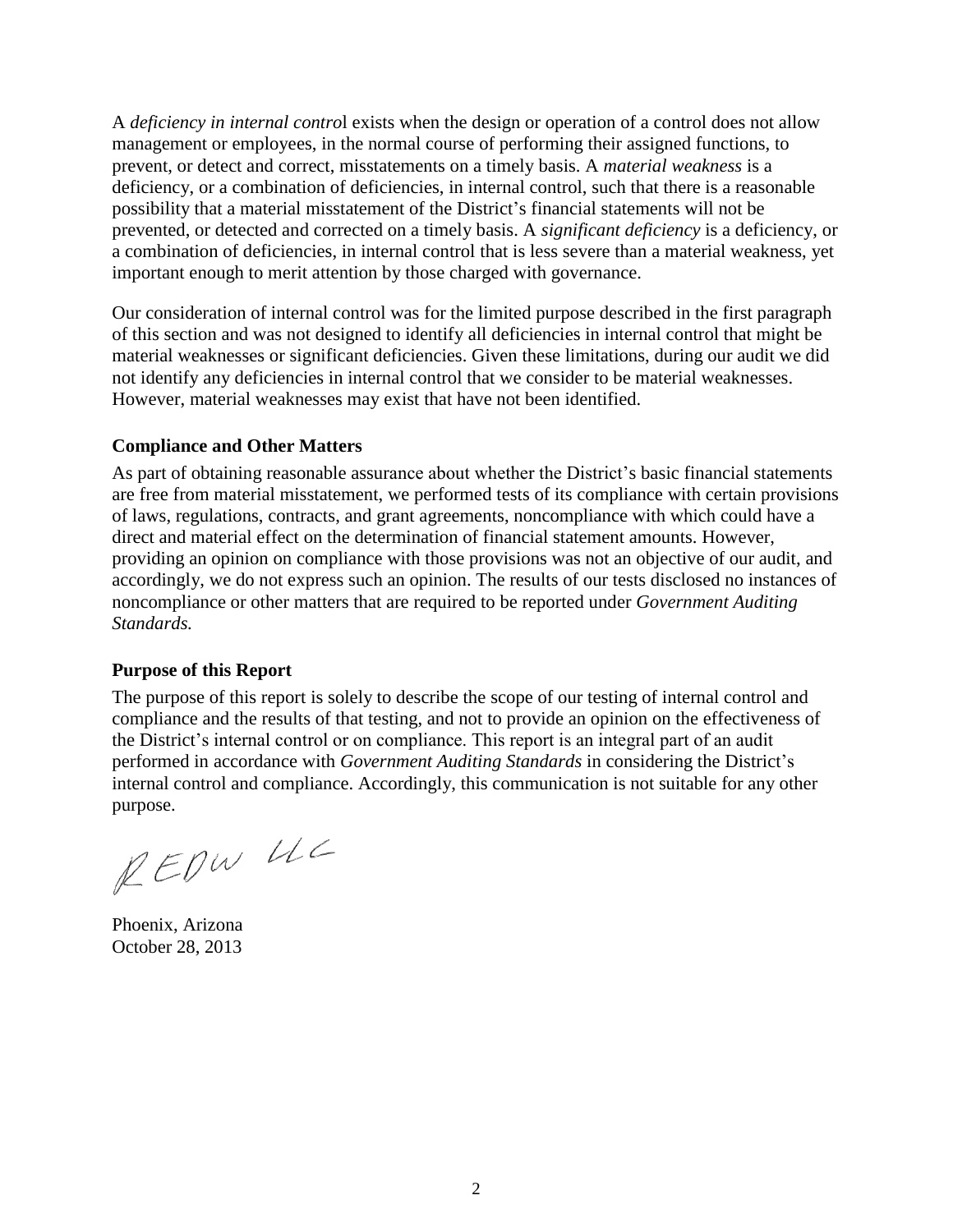

INTEGRITY COUNTS®

Independent Auditors' Report on Compliance for Each Major Federal Program; Internal Control Over Compliance; and Schedule of Expenditures of Federal Awards Required by OMB Circular A-133

The Auditor General of the State of Arizona The Governing Board of Coconino County Community College District

#### **Report on Compliance for Each Major Federal Program**

We have audited Coconino County Community College District's (the "District") compliance with the types of compliance requirements described in the *OMB Circular A-133 Compliance Supplement* that could have a direct and material effect on each of its major federal programs for the year ended June 30, 2013. The District's major federal programs are identified in the summary of auditors' results section of the accompanying schedule of findings and questioned costs.

#### *Management's Responsibility*

Management is responsible for compliance with the requirements of laws, regulations, contracts, and grants applicable to its federal programs.

#### *Auditors' Responsibility*

Our responsibility is to express an opinion on compliance for each of the District's major federal programs based on our audit of the types of compliance requirements referred to above. We conducted our audit of compliance in accordance with U.S. generally accepted auditing standards; the standards applicable to financial audits contained in *Government Auditing Standards*, issued by the Comptroller General of the United States; and OMB Circular A-133, *Audits of States, Local Governments, and Non-Profit Organizations*. Those standards and OMB Circular A-133 require that we plan and perform the audit to obtain reasonable assurance about whether noncompliance with the types of compliance requirements referred to above that could have a direct and material effect on a major federal program occurred. An audit includes examining, on a test basis, evidence about the District's compliance with those requirements and performing such other procedures as we considered necessary in the circumstances.

redw.com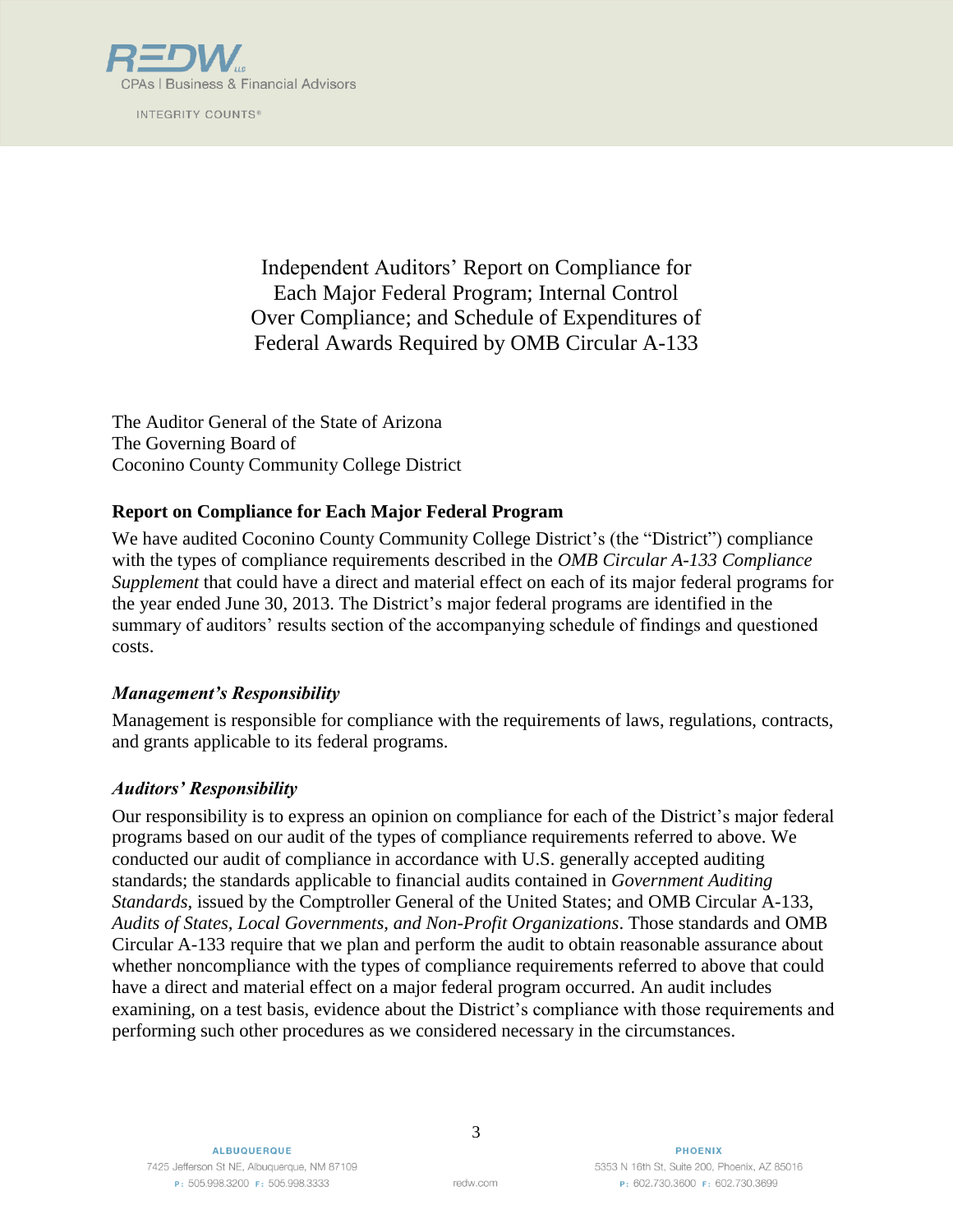We believe that our audit provides a reasonable basis for our opinion on compliance for each major federal program. However, our audit does not provide a legal determination of the District's compliance.

## *Opinion on Each Major Federal Program*

In our opinion, the District complied, in all material respects, with the types of compliance requirements referred to above that could have a direct and material effect on each of its major federal programs for the year ended June 30, 2013.

# **Report on Internal Control Over Compliance**

The District's management is responsible for establishing and maintaining effective internal control over compliance with the types of requirements referred to above. In planning and performing our audit of compliance, we considered the District's internal control over compliance with the types of requirements that could have a direct and material effect on each major federal program to determine the auditing procedures that are appropriate in the circumstances for the purpose of expressing an opinion on compliance for each major federal program and to test and report on internal control over compliance in accordance with OMB Circular A-133, but not for the purpose of expressing an opinion on the effectiveness of internal control over compliance. Accordingly, we do not express an opinion on the effectiveness of the District's internal control over compliance.

A *deficiency in internal control over compliance* exists when the design or operation of a control over compliance does not allow management or employees, in the normal course of performing their assigned functions, to prevent, or detect and correct, noncompliance with a type of compliance requirement of a federal program on a timely basis. A *material weakness in internal control over compliance* is a deficiency, or combination of deficiencies, in internal control over compliance, such that there is a reasonable possibility that material noncompliance with a type of compliance requirement of a federal program will not be prevented, or detected and corrected, on a timely basis. A *significant deficiency in internal control over compliance* is a deficiency, or a combination of deficiencies, in internal control over compliance with a type of compliance requirement of a federal program that is less severe than a material weakness in internal control over compliance, yet important enough to merit attention by those charged with governance.

Our consideration of internal control over compliance was for the limited purpose described in the first paragraph of this section and was not designed to identify all deficiencies in internal control over compliance that might be material weaknesses or significant deficiencies. We did not identify any deficiencies in internal control over compliance that we consider to be material weaknesses. However, material weaknesses may exist that have not been identified.

The purpose of this report on internal control over compliance is solely to describe the scope of our testing of internal control over compliance and the results of that testing based on the requirements of OMB Circular A-133. Accordingly, this report is not suitable for any other purpose.

## **Report on Schedule of Expenditures of Federal Awards Required by OMB Circular A-133**

We have audited the financial statements of the business-type activities and discretely presented component unit of Coconino County Community College District as of and for the year ended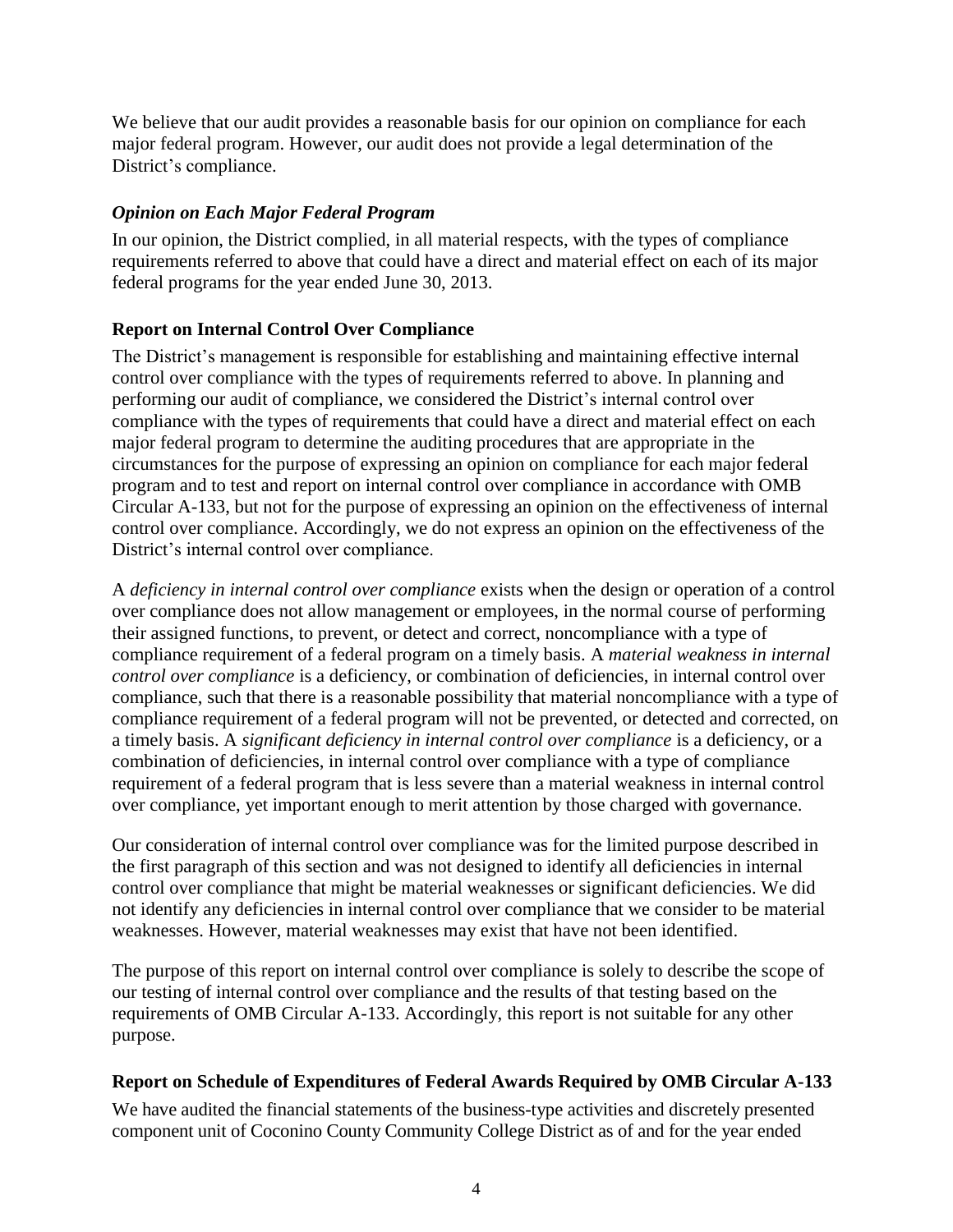June 30, 2013, and the related notes to the financial statements, which collectively comprise the District's basic financial statements. We have issued our report thereon dated October 28, 2013, that contained unmodified opinions on those financial statements. Our audit was conducted for the purpose of forming our opinions on the financial statements that collectively comprise the District's basic financial statements. The accompanying schedule of expenditures of federal awards is presented for purposes of additional analysis as required by OMB Circular A-133 and is not a required part of the basic financial statements. Such information is the responsibility of the District's management and was derived from and relates directly to the underlying accounting and other records used to prepare the basic financial statements. The information has been subjected to the auditing procedures applied in the audit of the basic financial statements and certain additional procedures, including comparing and reconciling such information directly to the underlying accounting and other records used to prepare the basic financial statements or to the basic financial statements themselves, and other additional procedures in accordance with U.S. generally accepted auditing standards. In our opinion, the schedule of expenditures of federal awards is fairly stated in all material respects in relation to the basic financial statements as a whole.

REDW UC

Phoenix, Arizona October 28, 2013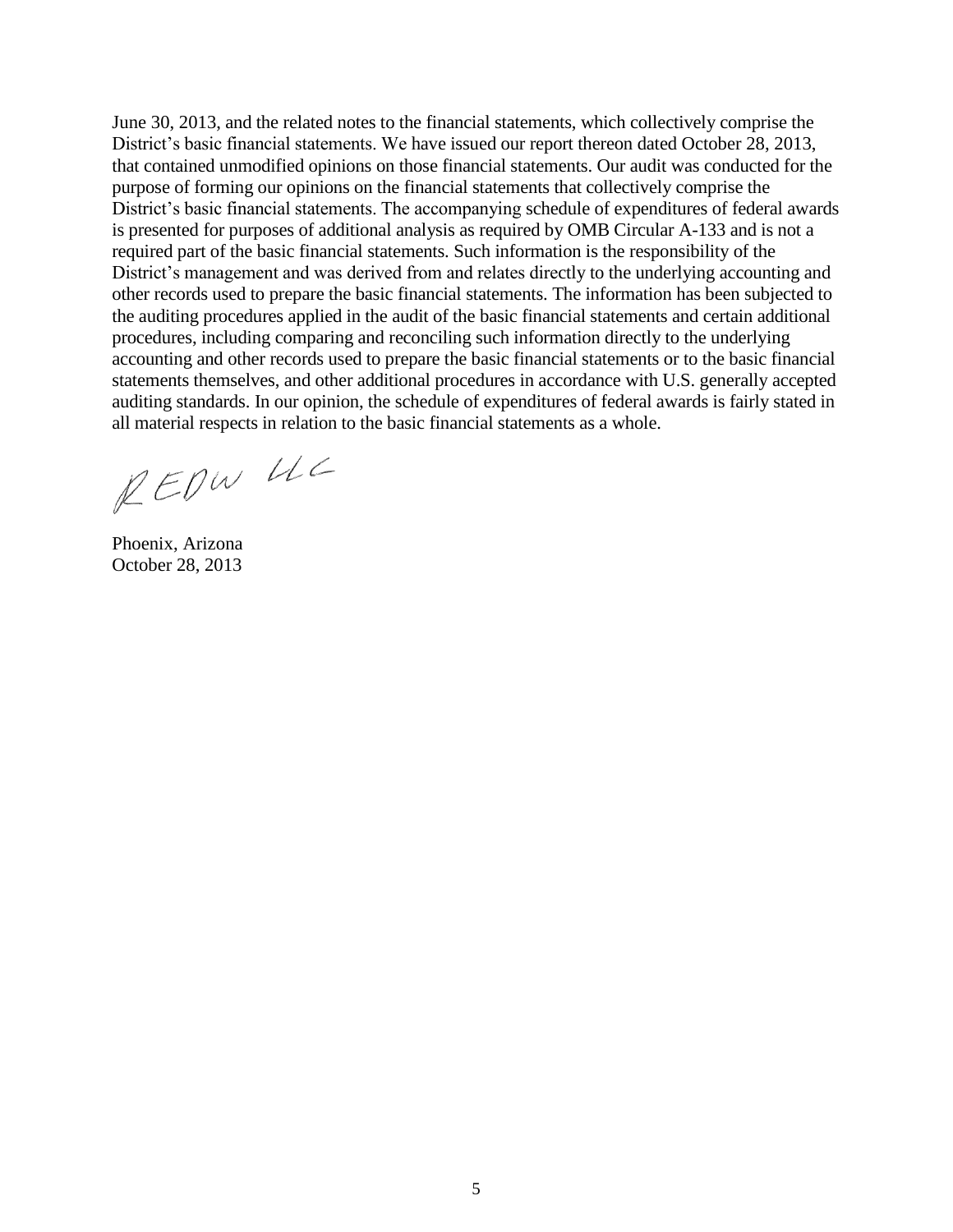# **Coconino County Community College District Schedule of Expenditures of Federal Awards For the Year Ended June 30, 2013**

| Funding Source/Grant/Contract Title                                                                                                     | Federal<br><b>CFDA</b><br>Number | Pass-Through<br><b>Grantor's Number</b>                           | Expenditures                           |
|-----------------------------------------------------------------------------------------------------------------------------------------|----------------------------------|-------------------------------------------------------------------|----------------------------------------|
| <b>U.S. Department of Labor</b>                                                                                                         |                                  |                                                                   |                                        |
| <b>Employment Training Administration:</b><br>Incentive Grants - WIA Section 503, passed through the Arizona<br>Department of Education | 17.267                           | 13FAEAEI-370545-05A                                               | \$<br>27,608                           |
| ARRA - Program of Competitive Grants for Worker Training and<br>Placement in High Growth and Emerging Industry Sectors                  | 17.275                           |                                                                   | 67,942                                 |
| Trade Adjustment Assistance Community College and Career Training<br>(TAACCCT) Grants                                                   | 17.282                           |                                                                   | 78,860                                 |
| Total U.S. Department of Labor                                                                                                          |                                  |                                                                   | 174,410                                |
| <b>U.S. Small Business Administration</b>                                                                                               |                                  |                                                                   |                                        |
| Small Business Development Centers, passed through the Maricopa<br>County Community College District                                    | 59.037                           | 3-603001-Z-0003C<br>0-603001-Z-0003-18<br>1-603001-Z-0104         | 53,881<br>47,943<br>35,759             |
| Total U.S. Small Business Administration                                                                                                |                                  |                                                                   | 137,583                                |
| <b>U.S. Department of Education</b>                                                                                                     |                                  |                                                                   |                                        |
| Office of Vocational and Adult Education:<br>Adult Basic Education - Basic Grants to States, passed through the                         |                                  |                                                                   |                                        |
| Arizona Department of Education                                                                                                         | 84.002                           | 13FAEABE-370545-02A<br>13FAEAEF-370545-03A<br>13FAEADL-370545-04A | 212,495<br>57,926<br>12,500<br>282,921 |
| Career and Technical Education – Basic Grants to States, passed through<br>the Arizona Department of Education                          | 84.048                           | 13FCTDBG-370545-01A<br>12FCTDBG-270545-04A<br>13FSEEP3-370545-07A | 178,759<br>32,987<br>13,703<br>225,449 |
| Office of Student Financial Assistance Programs:<br><b>Student Financial Assistance Cluster:</b>                                        |                                  |                                                                   |                                        |
| Federal Supplemental Educational Opportunity Grants                                                                                     | 84.007                           |                                                                   | 153,487                                |
| Federal Work-Study Program                                                                                                              | 84.033                           |                                                                   | 93,984                                 |
| Federal Pell Grant Program                                                                                                              | 84.063                           |                                                                   | 4,374,886                              |
| <b>Federal Direct Student Loans</b>                                                                                                     | 84.268                           |                                                                   | 3,942,643                              |
| <b>Total Student Financial Assistance Cluster</b>                                                                                       |                                  |                                                                   | 8,565,000                              |
| Office of Postsecondary Education:<br>TRIO Cluster:                                                                                     |                                  |                                                                   |                                        |
| <b>TRIO Student Support Services</b>                                                                                                    | 84.042                           |                                                                   | 216,275                                |
| <b>Total TRIO Cluster</b>                                                                                                               |                                  |                                                                   | 216,275                                |
| Tech-Prep Education, passed through the Arizona Department of Education<br>Total U.S. Department of Education                           | 84.243                           | 11FCTDTP-170545-02A                                               | 5,777<br>9,295,422                     |
| U.S. Department of Health and Human Services                                                                                            |                                  |                                                                   |                                        |
| National Institute of Health:                                                                                                           |                                  |                                                                   |                                        |
| Bridges to Baccalaureate, passed through Northern Arizona<br>University                                                                 | 93.859                           | Subaward 1001966-02<br>Prime #1R25GM102788-01                     | 21,654                                 |
| Total U.S. Department of Health and Human Services                                                                                      |                                  |                                                                   | 21,654                                 |
| Total expenditures of federal awards                                                                                                    |                                  |                                                                   | 9,629,069                              |

**See accompanying notes to the schedule of expenditures of federal awards.**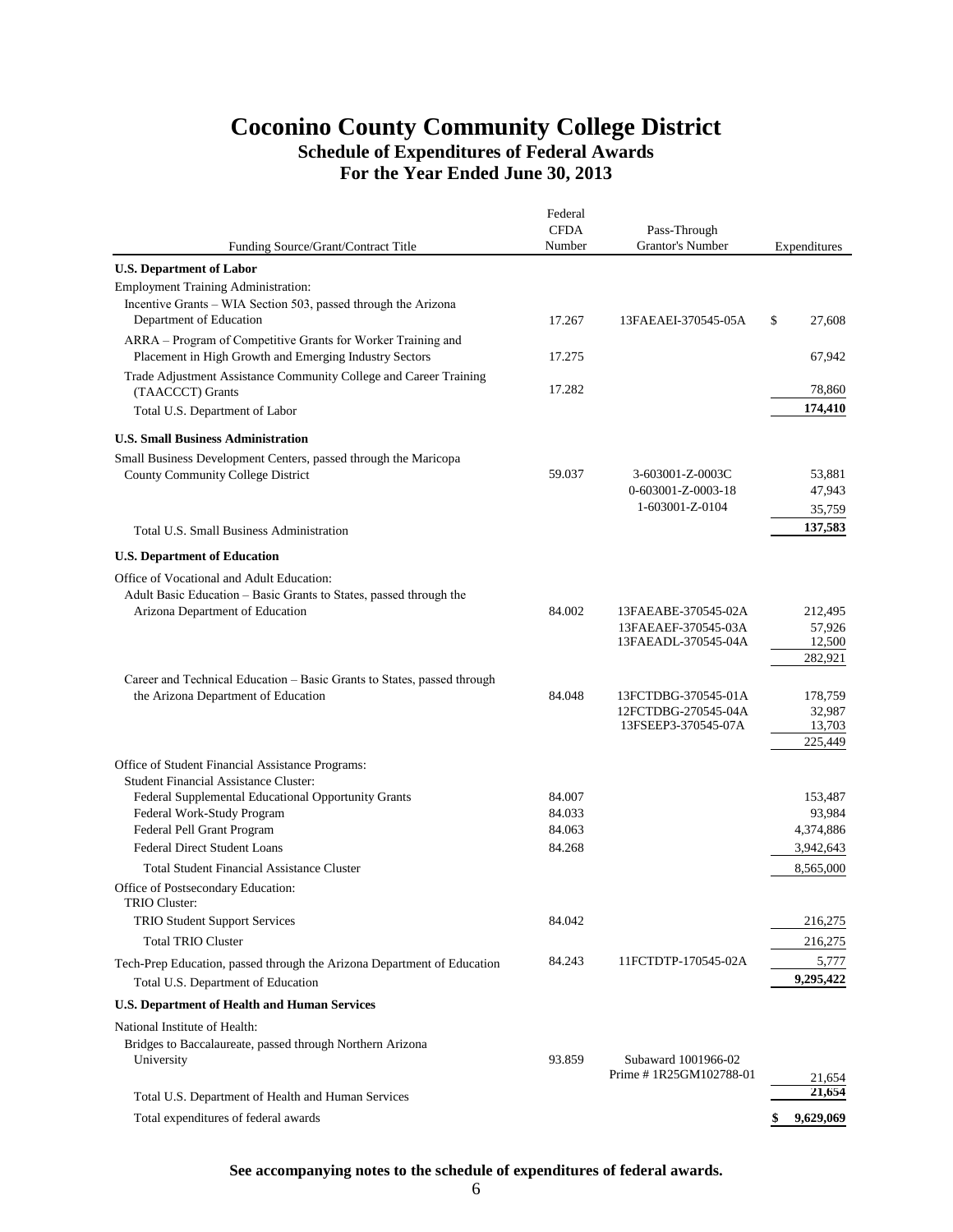# **Coconino County Community College District Notes to Schedule of Expenditures of Federal Awards For the Year Ended June 30, 2013**

#### **1) Basis of Presentation**

The accompanying schedule of expenditures of federal awards includes the federal grant activity of Coconino County Community College District and is presented on the accrual basis of accounting. The information in this schedule is presented in accordance with the requirements of OMB Circular A-133, *Audits of States, Local Governments, and Non-Profit Organizations*. Therefore, some amounts presented in this schedule may differ from amounts presented in, or used in the preparation of, the financial statements.

#### **2) Catalog of Federal Domestic Assistance (CFDA) Numbers**

The program titles and CFDA numbers were obtained from the federal or pass-through grantor or the 2013 *Catalog of Federal Domestic Assistance*.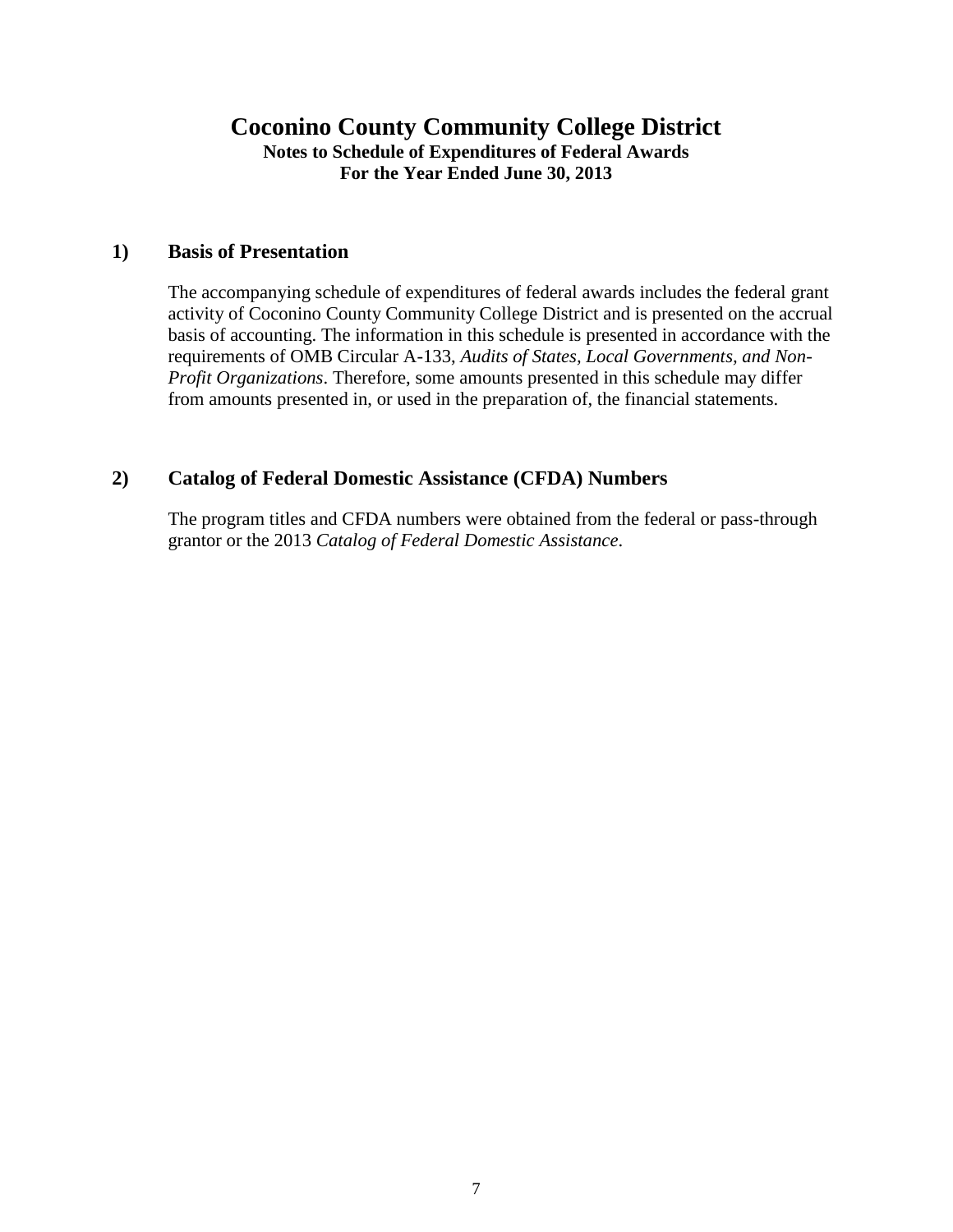# **Section I — Summary of Auditors' Results**

## *Financial Statements*

| Type of auditors' report issued:                                                                                           | Unmodified     |
|----------------------------------------------------------------------------------------------------------------------------|----------------|
| Internal control over financial reporting:<br>Material weaknesses identified?                                              | N <sub>0</sub> |
| Significant deficiencies identified?                                                                                       | None Reported  |
| Noncompliance material to financial statements noted?                                                                      | N <sub>o</sub> |
| <b>Federal Awards</b>                                                                                                      |                |
| Internal control over major programs:<br>Material weaknesses identified?                                                   | N <sub>0</sub> |
| Significant deficiencies identified?                                                                                       | None Reported  |
| Type of auditors' report issued on compliance<br>for major programs:                                                       | Unmodified     |
| Any audit findings disclosed that are required<br>to be reported in accordance with section $510(a)$<br>of Circular A-133? | N <sub>0</sub> |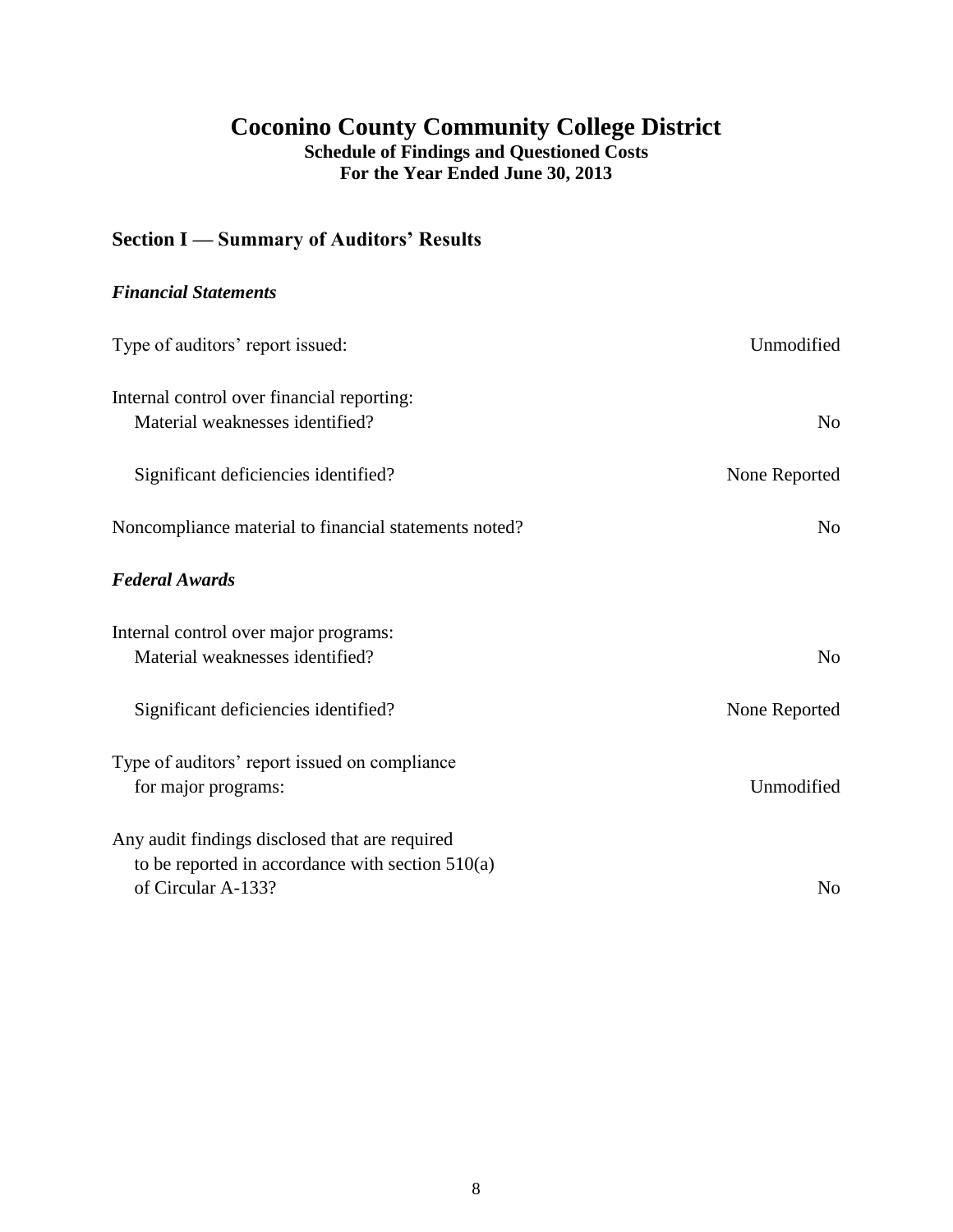# Section I — Summary of Auditors' Results — continued

### Identification of major programs:

| <b>CFDA Number</b>                                                          | Name of Federal Program or Cluster                                   |
|-----------------------------------------------------------------------------|----------------------------------------------------------------------|
| 84.002                                                                      | Adult Basic Education – Basic Grant to States                        |
| Student Financial Assistance Cluster:                                       |                                                                      |
| 84.007                                                                      | <b>Federal Supplemental Educational Opportunity</b><br><b>Grants</b> |
| 84.033                                                                      | Federal Work-Study Program                                           |
| 84.063                                                                      | Federal Pell Grant Program                                           |
| 84.268                                                                      | <b>Federal Direct Student Loans</b>                                  |
| Dollar threshold used to distinguish<br>between type A and type B programs: | \$300,000                                                            |

#### *Other Matters*

| Auditee's Summary Schedule of Prior Audit Findings |    |
|----------------------------------------------------|----|
| required to be reported in accordance with         |    |
| Circular A-133 (section $.315[b]$ )?               | No |

Auditee qualified as low-risk auditee? Yes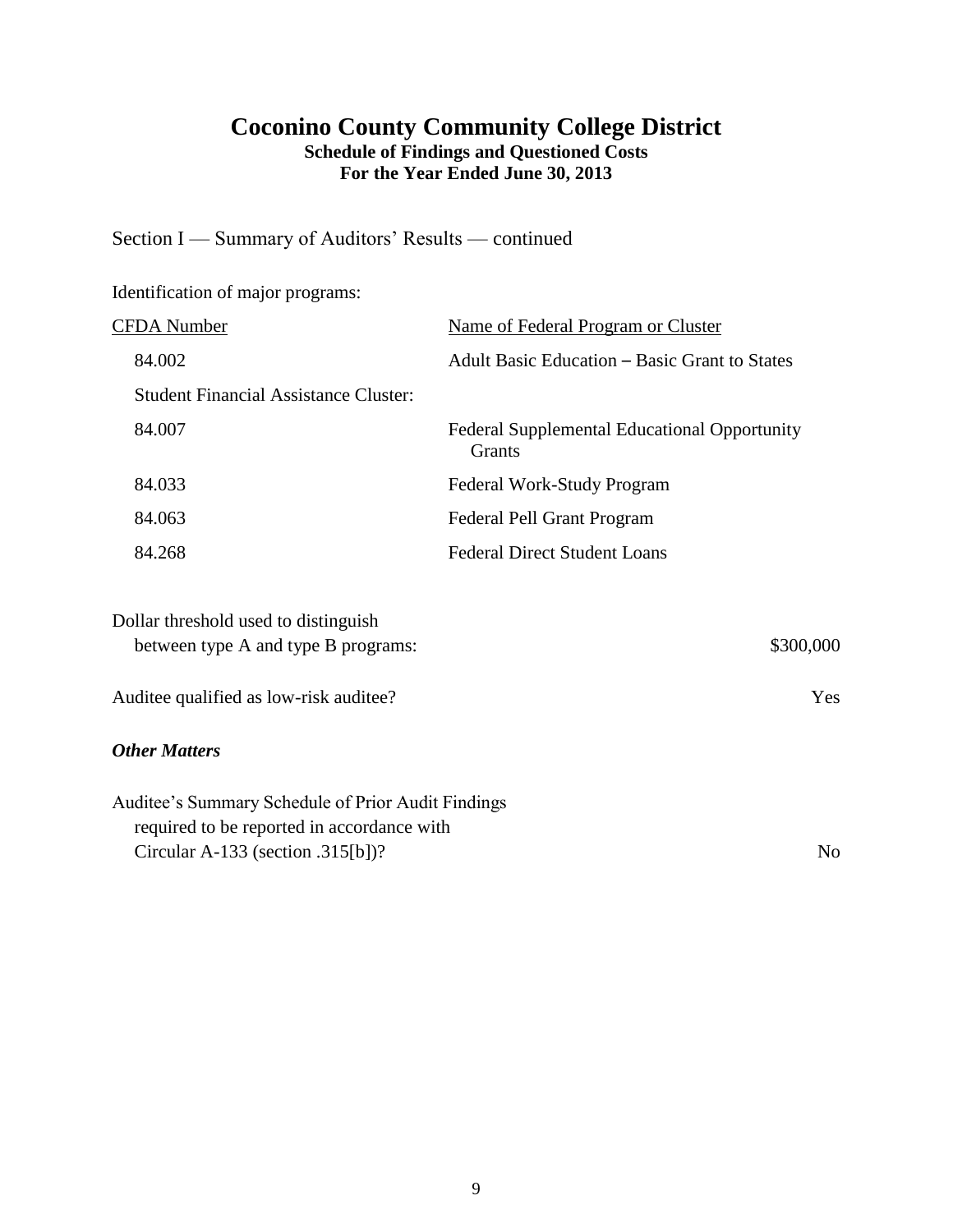# **Section II — Financial Statement Findings**

No matters were reported.